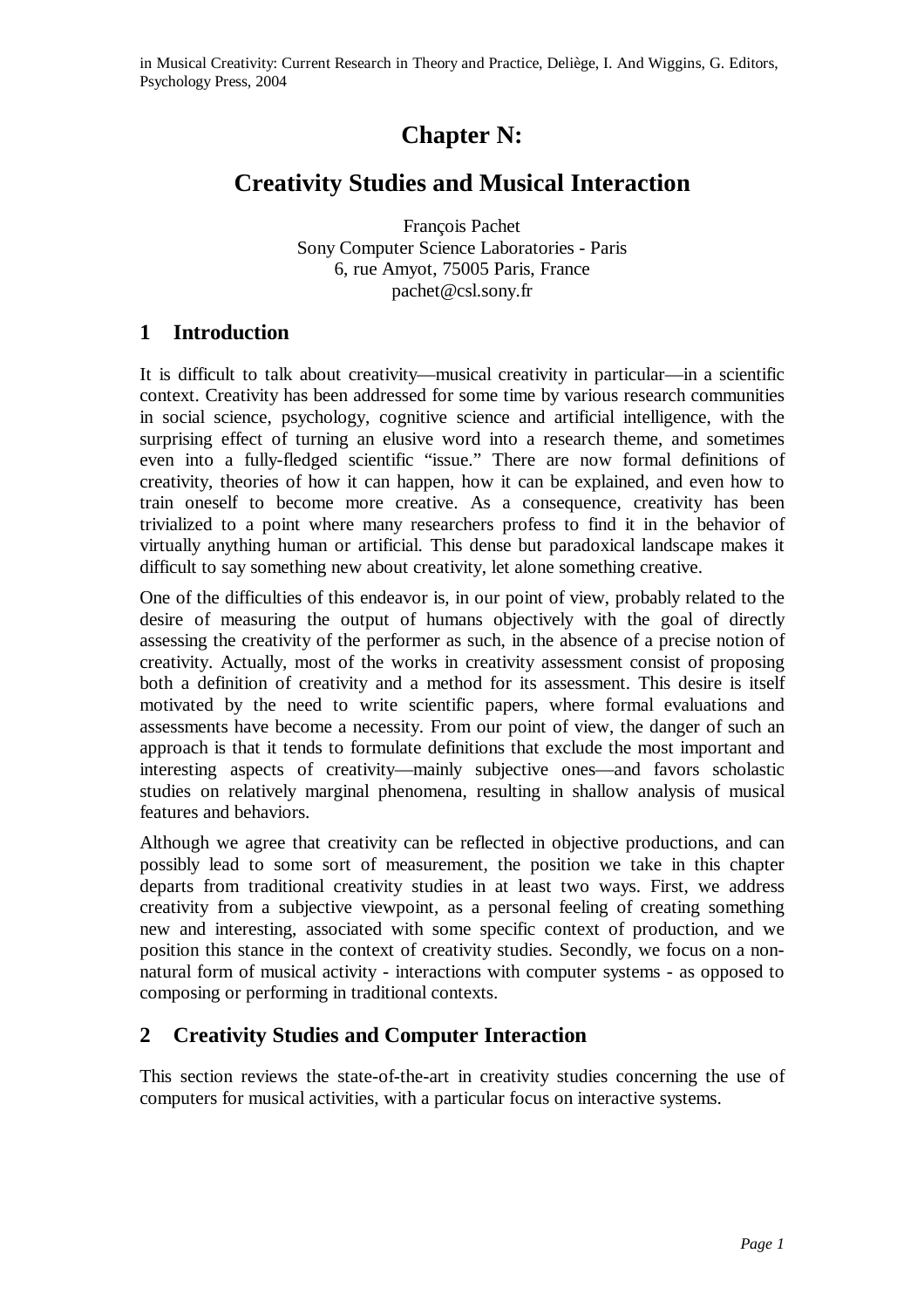#### **2.1 From Mozart to myself**

The trivialization of the concept of creativity, although debatable, has one major benefit. Indeed, one of the most productive "results" of creativity studies is probably to have progressively reduced the scope of the concept of creativity from the studies of well known geniuses to individual, routine forms of creation. Boden (1990) for instance distinguishes creativity of a community from creativity of an individual (her so-called historic and psychological definitions of creativity). The reduction of the scope of creativity is useful because individuals can be studied with more precision than communities. At the highest level, creativity can describe phenomena happening at the scale of music history: the history of music is filled with geniuses of all kinds, with sharp transitions, revolutions, intertwined with periods of stylistic stability, or sometimes regression. The works of Gesualdo, for instance, are still considered by many musicologists today as definitely innovative, and still considered as some sort of mystery in the history of Baroque music. Beethoven composed many melodies which have spread throughout Western culture and hold a place in music history as unique works of art. More recently, the Beatles have revolutionalized popular music by breaking through many musical dimensions, borrowing elements from classical music to invent a new musical language. However, asserting that these artists have been extremely creative is probably as fair as it is trivial.

On a more specific level, one can try to distinguish what makes a given work so special or creative with regard to other works by the same artist. But to our knowledge such an endeavor has rarely been attempted with success and precision. This very task of identifying where creativity lies raises so many issues (concerning consensus or lack thereof, analysis methods, etc.) that it is probably unsolvable. Since the creativity of great artists makes sense only within a given culture, it probably *is* a substantial part of the culture, and consequently there may not be much else to say about it from a scientific viewpoint.

In this work, we aim at further reducing the scope of creativity by focusing on tasks involving a normal performer and computer software, without dissociating the two. In some sense we introduce a new focus for creativity studies: systems composed by a human and an interactive machine.

#### **2.2 Enhancing creativity**

The idea of enhancing creativity has received particular attention in creativity studies. Although the very idea is debatable (after all, why would one want to enhance creativity in the first place, and more importantly are there efficient ways of achieving such an ambitious goal?) enhancing creativity has however been addressed for a long time, and it is considered normal today to target such a goal in the classroom for all sorts of activities. Nickerson (1999) for instance, reviews the main approaches in creativity enhancement in the classroom. It is important to note that most of the approaches in creativity enhancement are based on specific organizations of the curriculum, e.g. brainstorming sessions, ways to facilitate divergent thinking, etc. Our approach here is not to consider particular organization of teaching, but to consider the issue of creativity enhancement from the viewpoint of system design, i.e. how to design computer systems that can lead to creativity enhancements in laymen or children.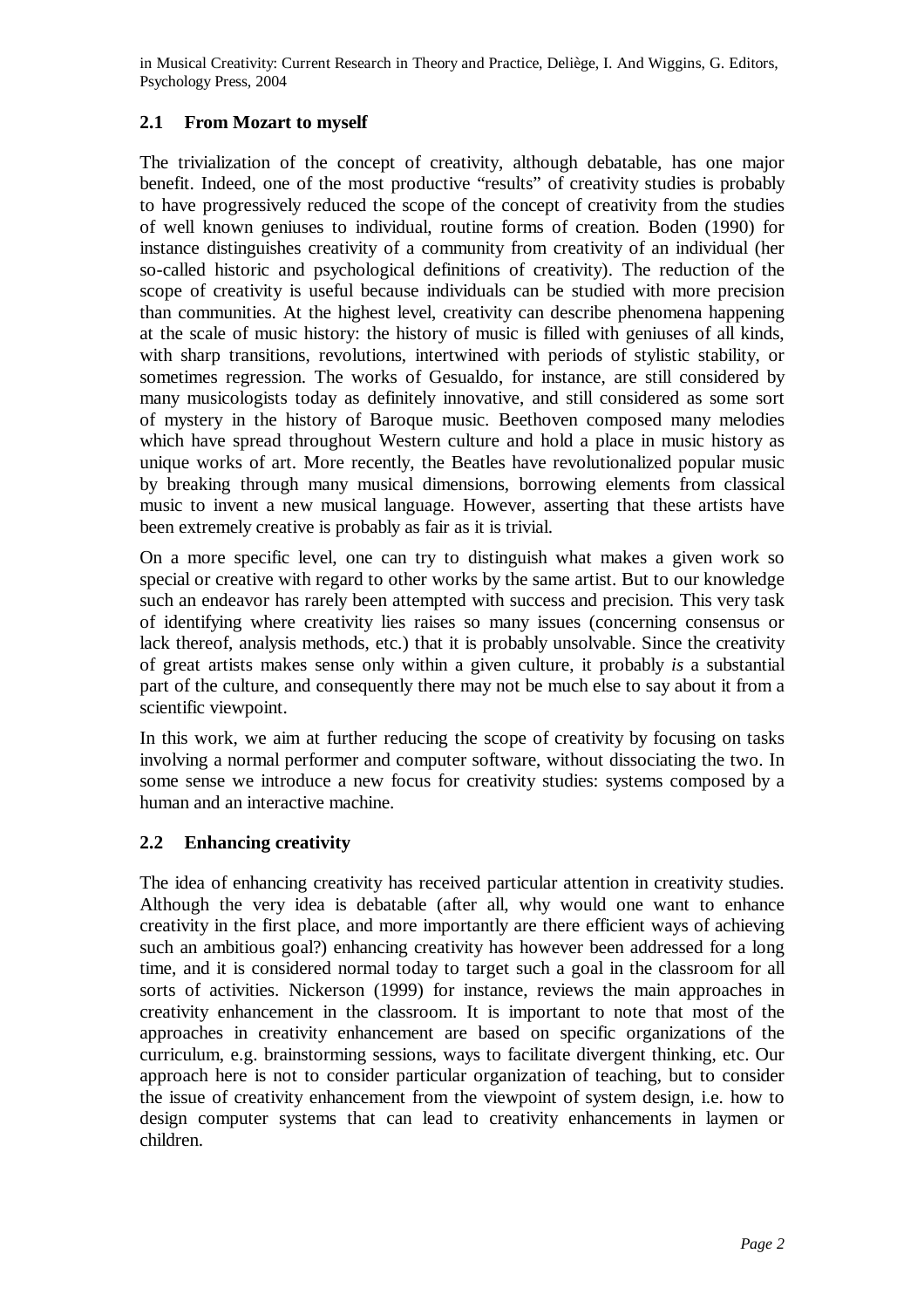#### **2.3 Creativity studies focus on existing musical practice**

One important question in creativity studies concerns the assessment of systems that enhance creativity. Creativity has to do with the eventual production of artefacts which are clearly visible and observable. In our context, the artefacts are music productions, which can be represented in various ways, such as scores, audio or video recordings. Webster (1992) reviews the main approaches in assessing musical creativity, including psychometric studies, cognitive studies, analysis of music content, as well as analysis of the music composition process. Worth noting in these studies are the experiments on analysis of music content performed by Loane (1984), who discusses children's compositions in relation to their cultural environment. The experiments by Bamberger (1977) are very interesting in our context because they highlight the central issue of *decision making* in composition. Flohr (1985) studied more particularly music improvisation by children, and proposed musicological analysis of these improvisations performed under various constraints (e.g. free improvisation or improvisation by mimicking input rhythm, melodies, etc.).

Assessment in all these approaches is based on a "direct" production of users, i.e. the situation where the user produces some output, with no system feedback. The production can be free (improvisation) or constrained (e.g. in response to some stimulus), but the situations studied are always based on a simple user to production chain.

Webster (2001) reviews the use of computer technology for music education and even dares to make predictions or suggestions for the development of future technologies, but concentrates mainly on straightforward techniques of computer-based composition and performance. Such a position is hard to defend because the developments and innovations in music technology are, by definition, unpredictable, much the same way that musical works created by creative composers are unpredictable. In any case, they have never been the results of suggestions by scholars.

#### **2.4 Assessing creativity**

#### **2.4.1 Assessing the creativity of music content**

Many studies of creativity have addressed the issue of assessing music content directly. Music lends itself quite well to various sorts of measurements, in particular tonal music, because of the many dimensions of music that have been formalized throughout the history of tonal music. Pitch contours, rhythm patterns, harmonic modulations, etc. are easy to spot and measure, and several authors have used these dimensions of music theory to assess the productions of various categories of users. The relation to creativity, however, is not clear (e.g. Folkestad et al., 1998). Simple counterexamples suffice, in our view, to dismiss content analysis for assessing creativity in the large. For instance, there have been numerous attempts at copying the style of well known composers (both classical and pop music). These copies have, by definition, the same musical elements (patterns, etc.) that musical analysis would detect, but are never considered as interesting as the originals and certainly not as creative. In these conditions, it is difficult to consider direct content analysis seriously for creativity assessment.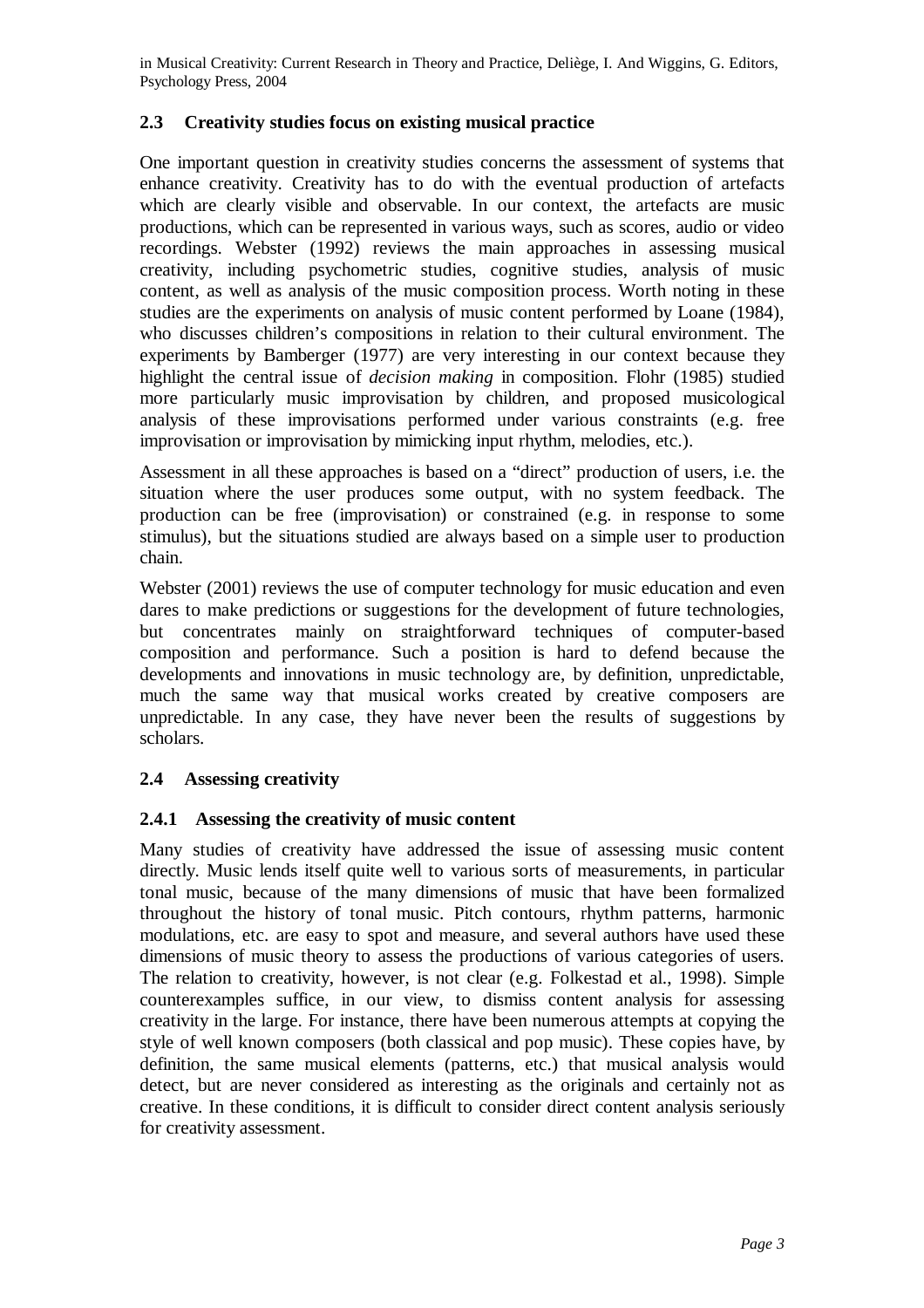As we will see below, however, content analysis can be useful to compare outputs produced by the same user under different circumstances (e.g. with and without the use of a computer system).

#### **2.4.2 Flow and music creativity**

Besides assessing content, one can observe psychological reactions of users in psychometric studies, for example. One particularly relevant aspect of subjectivity concerning creativity is the notion of personal enjoyment, excitement, and well-being.

To this end, we consider Mihaly Csikszentmihalyi's theory of Flow (Csikszentmihalyi, 1990). This theory is an attempt to describe the so-called "optimal experience" as experienced by creative people. The word Flow itself describes the psychological state creative people claim to reach when they are engaged in their favorite activity. The reason why we think the theory of Flow is well adapted to assess our musical experiments is that it captures, or at least attempts to capture, what we think are crucial elements of the creative process, in particular excitement, surprise, and the gradual transformation of the musical activity into an autotelic activity, i.e. an activity which is or becomes *self-motivated*.

Csikszentmihalyi's notion of Flow describes the so-called optimal experience as a situation in which people obtain an ideal balance between skills and challenges. Two emotional states of mind are particularly stressed in this theory: anxiety, obtained when the skills are clearly below the level needed for the challenge, and boredom, when the challenges are too easy for the skill level. In the middle lies Flow. Other states can also be described in terms of balance between skills and challenges (see Figure 1). One important motivation for studying Flow lies in the origin of well-being which, according to Csikszentmihalyi, is to be found in particular forms of interactions:

 "The phenomenology of Flow suggests that the reason why we enjoy a particular activity is not because such pleasure has been previously programmed in our nervous system, but because of something discovered as a result of interaction" (Csikszentmihalyi, 1990, p. 189).

This point is particularly important in our study because we aim precisely at designing new forms of interaction that may enhance creativity by providing Flow experiences. Of course not all forms of interaction are flow-generating, and it is precisely the subject of (Pachet, 2004) to propose a particular architecture for building computer systems that can generate flow experiences.

The theory of Flow has had some success in experimental psychology over the last 10 years, in many different domains. It has been considered for music also for obvious reasons. For instance, Sheridan and Byrne (2001) advocate the use of the theory of Flow as an assessment measures for musical creativity in classrooms. Byrne et al. (1999) examines possible relations between Flow and musical outputs of students in composition, using the technique of Experience Sampling Forms (Csikszentmihalyi, 1988). These studies tend to show that there is indeed a relation between Flow and creativity, at least in standard music composition tasks as performed by music students.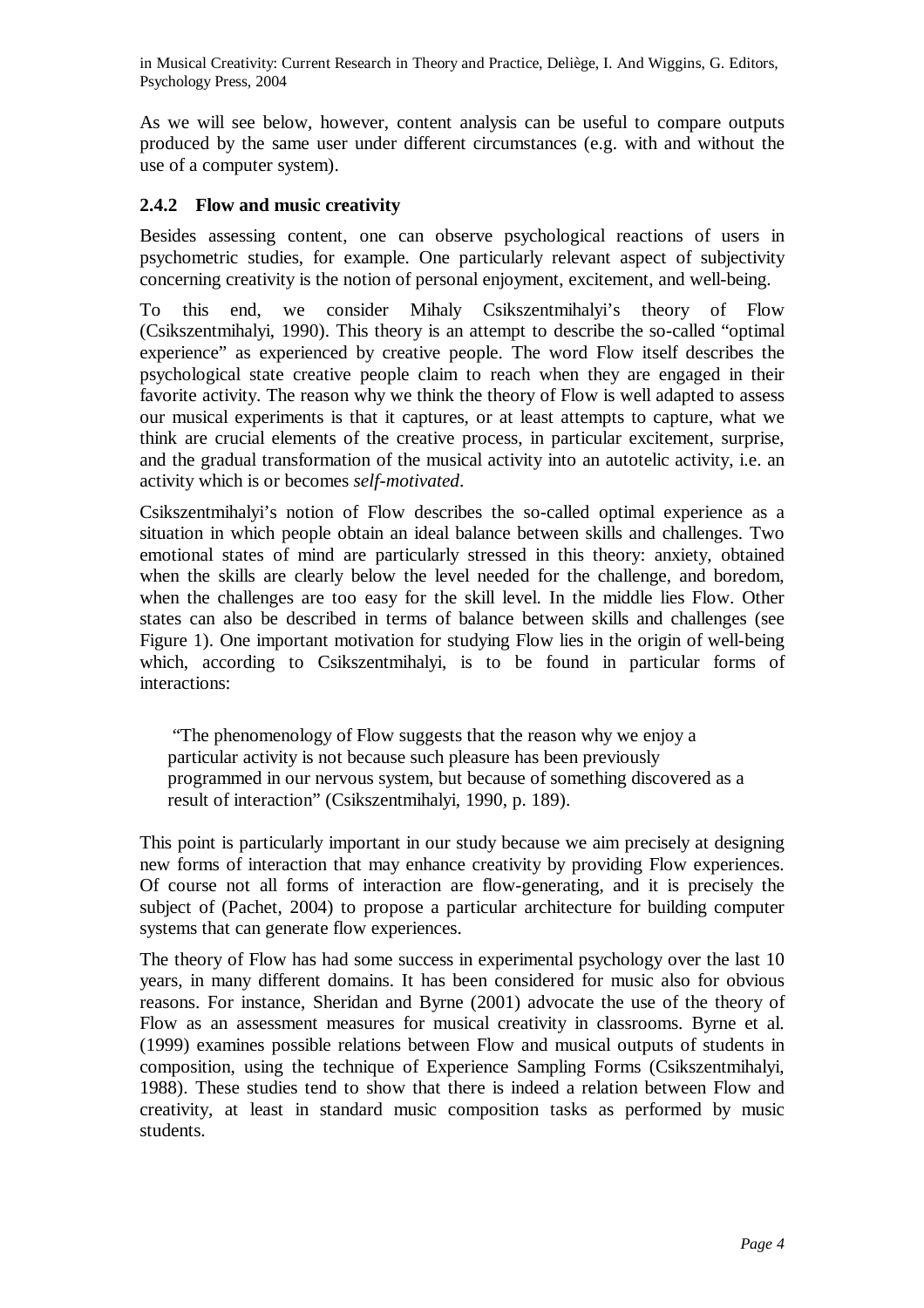

**Figure 1. Csikszentmihalyi's Flow diagram describes various emotional states such as boredom or anxiety according to the balance between skills and challenges for a given activity.** 

More precisely, Csikszentmihalyi describes the state of Flow as consisting of several fundamental traits where the balance between challenges and skills is probably the most important. Other traits are the following:

- *Focused attention*
- *Ease of concentration*
- *Clear-cut feedback*
- *Control of the situation*
- *Intrinsic motivation*
- *Excitement*
- *Change in the perception of time and speed*
- *Clear goals*

Because Flow is defined using relatively precise traits, one can envisage precise criteria for evaluation. The state of Flow is in fact rather easy to detect. We consider in the work that Flow is central to the design of interactive system that enhance creativity: if we consider Flow as a prerequisite for creativity, then creativity enhancement can be achieved indirectly by augmenting the chances of creating Flow experiences.

#### **2.5 Playing and composing music with computers**

In this section we review some of the major developments of computer systems for assisting musical composition and improvisation and their links to creativity studies. We first review standard computer-assisted composition environments, then stylemodeling programs and finally interactive music systems.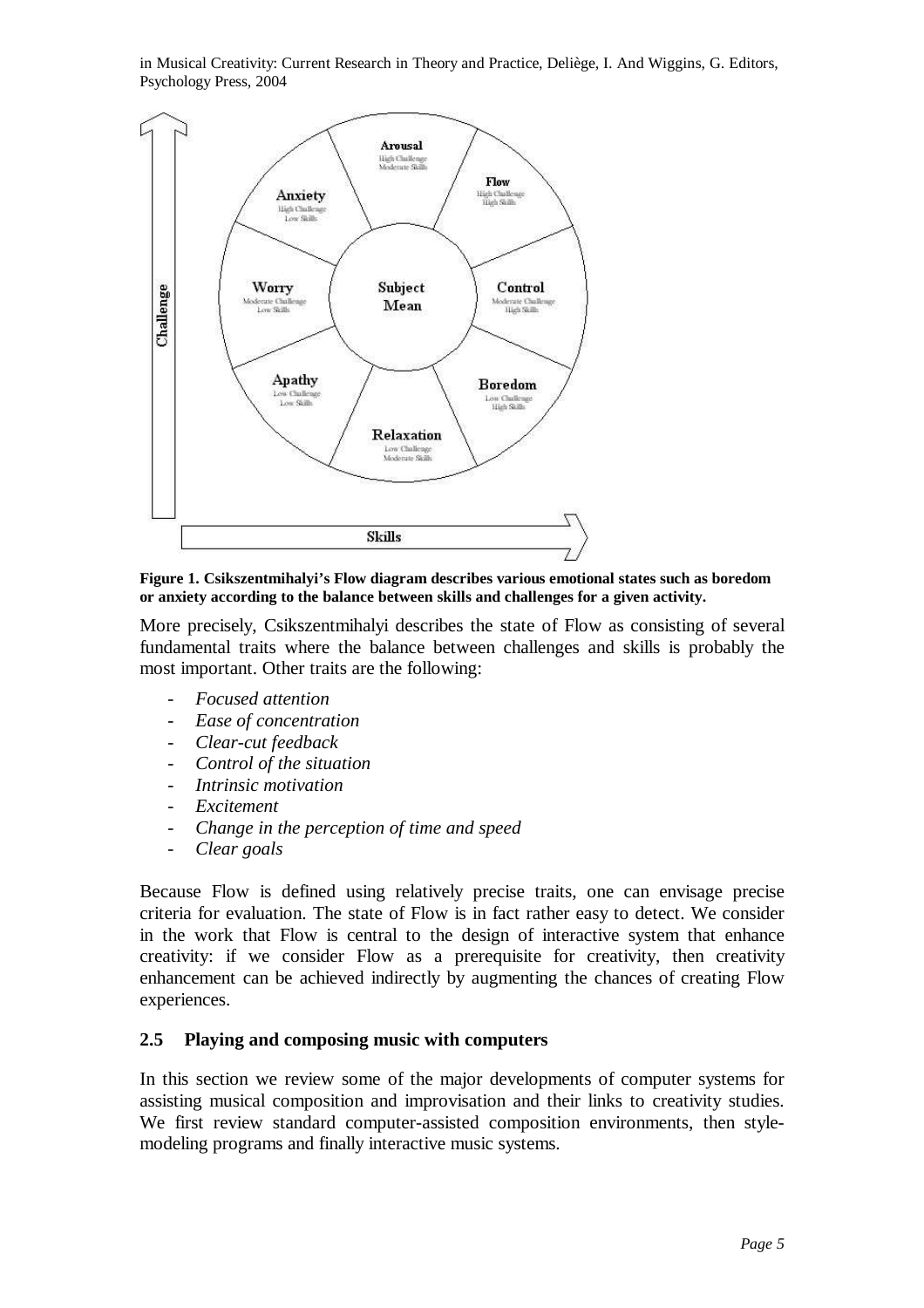#### **2.5.1 Computer-based music composition**

Many studies, if not all, in musical creativity have been based on the use of *standard* computer-based music composition systems. Although these tools are often referred to as "new technologies," they usually denote standard computer programs such as sequencers or sound-effect processing systems, e.g. as described in Savage & Challis (2001). In the same vein, Folkestadt et al. (1998) describe in detail the process of music composition using a standard MIDI-based sequencer, and infer from these studies various composition strategies adopted by children in this context, such as vertical and horizontal composition strategies.

#### **2.5.2 Computer music generation programs**

The issue of building computer programs that generate music automatically has been dealt with since the very origins of computer science. Pearce et al. (2002) gives an account of this history and its debatable relation to musical creativity. Indeed, one can wonder to what extent computer music generation programs can be said to be creative or not, and Pearce gives several useful guidelines for such an endeavor, focusing in particular on evaluation issues. These studies show that the question of evaluating whether or not a given composition is creative *per se*, without referring to a specific context, seems to be a dead end. But if taking the context into account is recognized as crucial, there is no simple way to do so.

Here however, we are not dealing with the issue of how to make computers creative. We believe that the human composition process is, to our knowledge, still not understood well enough to attempt to model on computers, although we sketch in the next chapter (Pachet, 2004) some preliminary hypothesis and experiments in this line.

Neither are we interested in models of creativity *per se*, whose aim it is to explain how creativity works in humans considered as rational agents, as exemplified by Macedo & Cardoso (2001). Although such models may provide insights in creativity studies, they are usually based on abstract concepts (agents, speech acts) whose practical utility is debatable in our context.

We are on the contrary interested in man-machine interactions, and how creativity can stem from such interactions. By interaction, we mean the real-time relationship between a human user engaged in a musical activity and a program. Interactions are not both ways in our context, and we are strictly interested in 1) the objective output of the coupled user + system and 2) the psychological impact on the user. In particular, the creativity observed is to be assessed with regard to the normal activity of the user without the program.

In other words, we are not interested in creativity stemming from purely human activities, nor in creativity of software, but in creativity arising from *interactions* with machines. More precisely, we are interested in system design, i.e. how to design interactive systems which may provide such personal experiences. This point is particularly important as it differentiates our approach from most other approaches in computer music creativity.

#### **2.5.3 Style modeling programs**

Style modeling programs are one particular sort of computer music generation program, and because of their recent success, they deserve a special mention here.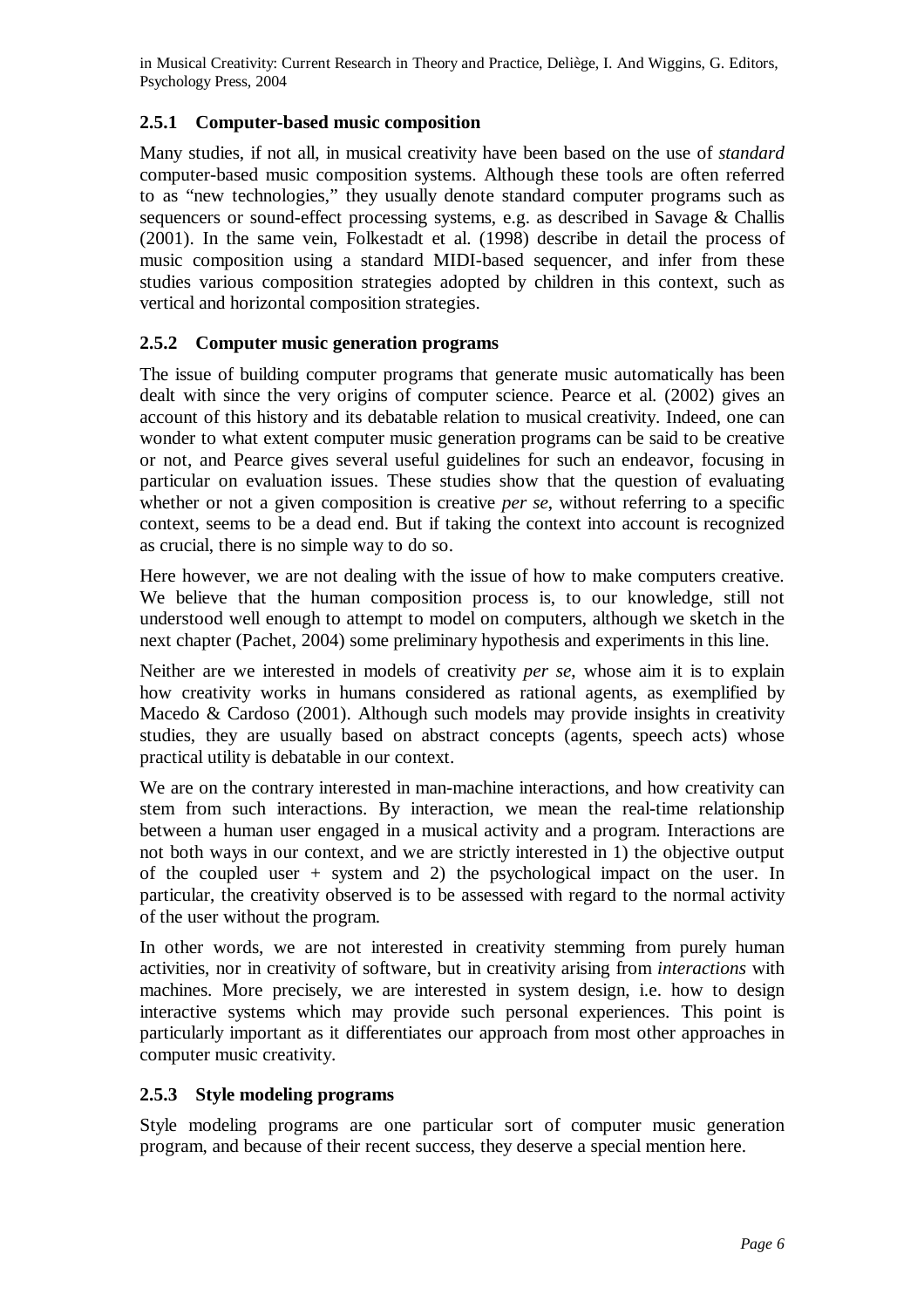There has been considerable research done in the fields of artificial intelligence and information theory regarding the technical issue of learning a musical style automatically in an agnostic manner. Shannon introduced the concept of information based on the probability of occurrence of events in communications (messages) in his seminal paper (Shannon, 1948). This notion was used soon after to model musical styles, one example being Brooks et al. (1957). These early experiments showed that it was possible to create pieces of music that would sound like given styles by simply computing and exploiting probabilities of note transitions. More precisely, given a corpus of musical material (typically musical scores or MIDI files), the basic idea was to analyze this corpus to compute transition probabilities between successive notes. New music can then be produced by generating notes using these inferred probability distributions. A good survey of state-of-the-art, Markov-based techniques for music can be found in Triviño-Rodriguez et al. (2001), including variable-length Markov models in particular, which capture stylistic information more finely.

One of the most spectacular applications of Markov chains for the generation of music is probably the Experiments in Musical Intelligence (EMI) system designed by David Cope (Cope, 1996; Cope, 2001), although his musical results are not entirely produced automatically. Although the use of Markov techniques is not explicitly mentioned, EMI is, like the other style modeling programs, based on a principle of analysis and recombination of musical elements (notes, patterns, etc.). These elements are extracted from a corpus of works, and annotated using high-level structural information. The extraction process is not always automatic and in any case not in real time (for technical details see (Cope 1996, 2001)). The system is mostly known for its spectacular productions of "music in the style of X." Douglas Hofstadter, one of the greatest admires of Cope's system, say the following about EMI:

In twenty years of working in artificial intelligence, I have run across nothing more thought-provoking than David Cope's Experiments in Musical Intelligence. What is the essence of musical style, indeed of music itself? Can great new music emerge from the extraction and recombination of patterns in earlier music? Are the deepest of human emotions triggerable by computer patterns of notes?

It is important to note here that the initial motivation in the development of Cope's EMI was not to perform style imitation, but rather to help the author explore his *own* musical style:

When he created a computer program that composed music, David Cope didn't intend to cause an uproar; he was only looking for a new way to approach his own composing. But Cope's invention, Experiments in Musical Intelligence (EMI), sparked both amazement and outrage (one distressed musicologist went so far as to accuse Cope of having killed music as we know it). (Cope 2001)

This point has been somehow minimized with regard to the success of the fancy imitation games the system leads to. In our view, however, the interaction between Cope and his system, which is much less advertised, is the crucial point for several reasons. First, there are still a lot of processes in EMI which are not automatic and require manual input. Second, it is precisely the question of the exploration of a musical identity which is at stake here, and not so much the actual production of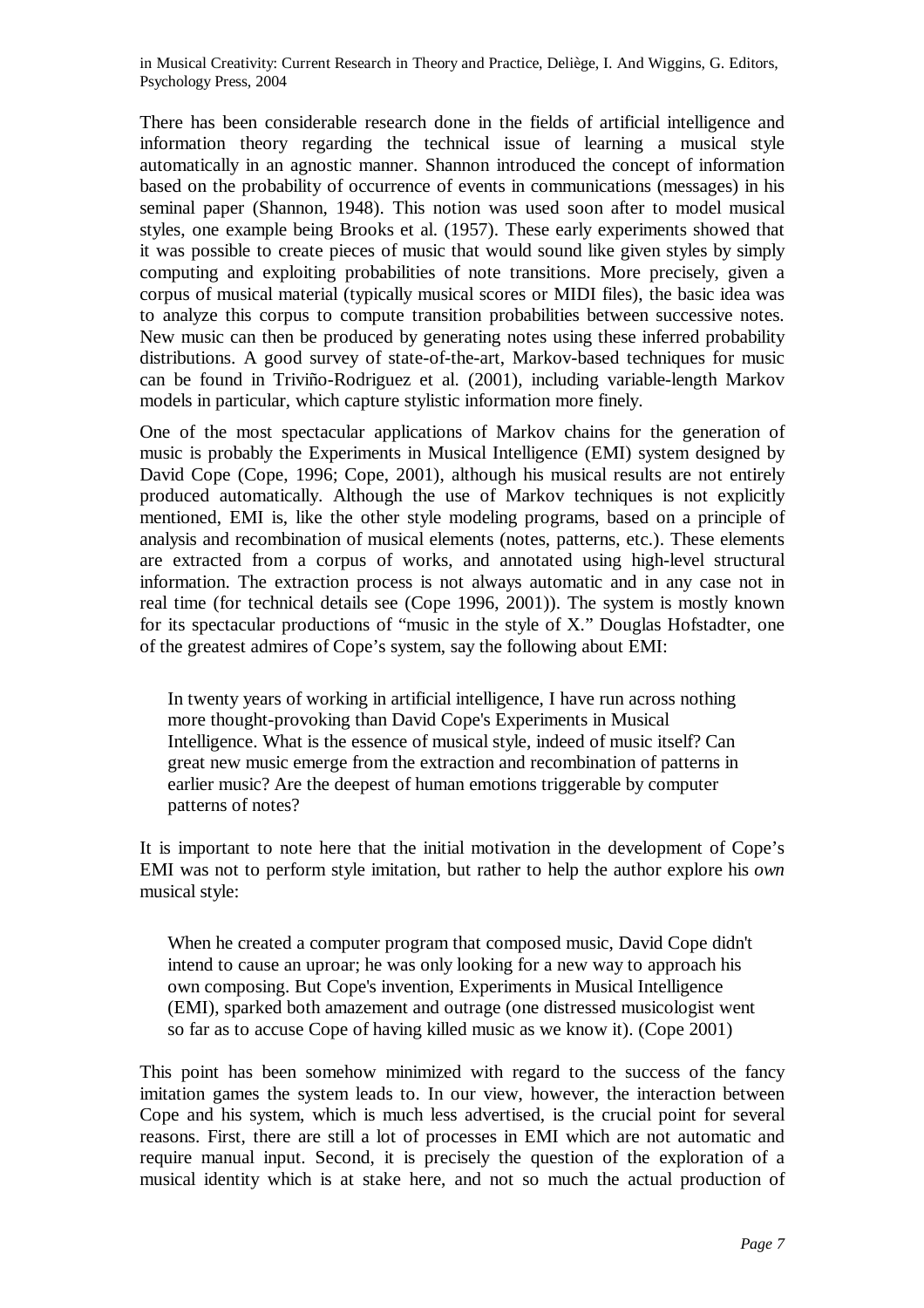imitations. However, the interaction aspects of EMI have so far been hidden, and it is the purpose of our work to make this type of interaction explicit.

#### **2.5.4 Music interaction Systems**

Interactive music systems have been developed since the early days of computer music, and have blossomed in particular since the invention of the MIDI protocol, and in the early eighties with the MAX visual programming language. These standards and languages have made it possible to insert processing modules in the music perception-action loop, resulting in many new approaches to music performance. Rowe (1992) proposes a detailed analysis of the technical issues related to the design of interactive systems, and classifies interactive systems according to various dimensions. In particular he distinguishes between two main paradigms in interactive music systems. In the "instruments" paradigm, the goal is to construct an extended musical instrument. This approach is exemplified by the Hyperinstrument thread of research led by Tod Machover (Paradiso, 1999), in which the issues of intimate control and expressiveness is the key. Musically, the goal is to enhance expressiveness while allowing the musician to retain control. The musical results of the coupled user + machine are of the same nature as with traditional instruments: solos. The other paradigm is the "player" paradigm, in which the constructed system exhibits some musical personality. The musical outputs are thought of as duets between a human and a machine. This distinction is fundamental as it corresponds to two basic forms of music production (solo and duet). However, as proposed in (Pachet, 2004), we can think of another paradigms, which lie in the middle, i.e. duets with oneself, or extended solos.

Many pieces have been composed for interactive systems, leading to a substantial amount of technical work, described in particular by Rowe (2001). Jean-Claude Risset has also composed interactive pieces for MIDI piano (Risset and Van Duyne, 1996). In these pieces, preprogrammed, real time musical transformations are applied to musical sequences played on a MIDI piano. Each transformation defines the substrate of a piece. These transformations are applied to the local user input; for instance, each musical phrase is transposed and transformed into various arpeggios.

Interactive music has also produced interesting developments in the commercial field. Many synthesizers today offer sophisticated interactive modes, from basic one-touch chords to fully-fledged real-time orchestral accompaniments (e.g. the Yamaha PSR series). Although these developments have traditionally been despised by the scientific community, they do offer very interesting and innovative interaction modes, which are yet under-explored in creativity studies. For example, the interaction modes developed to trigger harmonic accompaniments using a limited set of keys (e.g. root  $+$ white key for major chord, root  $+$  black key for minor chords, etc.) have a notable impact on the playing modes of users which are still largely undefined.

Synthesizers in the professional domain are much more impressive and equally ignored by scientific studies. The Korg Karma workstation launched in 2000 offers an impressive range of new interaction modes, intimately integrated in state-of-the-art sound synthesis modules. The interaction modes are based on the notion of "musical effect" (Kay, 2000). An effect may be seen as a generalization of the notion of "transformation" as defined in interactive music research, to account both for user inputs and predefined music styles. An effect in this terminology is a way to integrate user input in a predefined musical style in a meaningful way. Effects can be very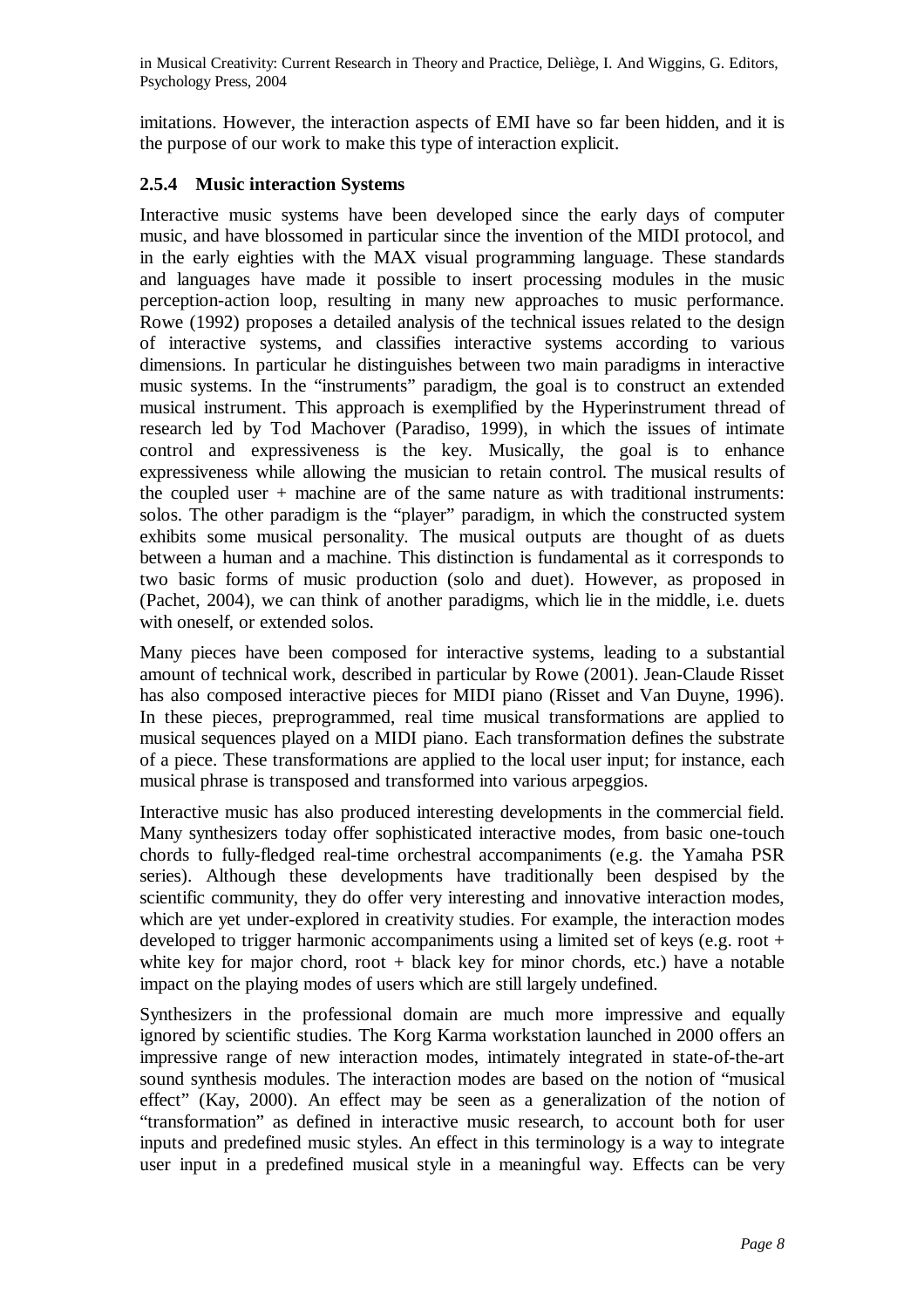simple (arpeggiators) or very complex (generation of whole orchestral textures and ambiances from simple key strokes). The Karma workstation in its basic states offers about one thousand different settings, each one corresponding to a particular music ambiance, style, or mood. For each setting, about ten real-time control parameters are proposed, with varying semantics, including rhythmic density, syncopation, manner of arpeggiation, etc.

 The only information we have concerning the use of such instruments comes from popular information channels. For example, the well known composer and singer Phil Collins declares in an interview (Collins, 2001) that he uses the Karma for composing.

Collins uses the Karma to write new material as well as to freshen up and expand grooves on already existing material. Commenting on a few of Karma's features, Collins says,

Some of the grooves are fantastic. I can see using 8 or 16 bars and looping it. The tempo shifts make it a breeze compared to trying to recycle these old CD-ROMs. You get in there and try to split them up and then you find that you can't slow it up quite enough to keep the groove, so you have to go back and edit it again. I find the ease with which you can just shift the tempo with the Karma and actually get it to loop pretty invaluable for me, because my home studio is not really a place for live drums. Since the time of 'In The Air Tonight' onwards I've always been big on atmospheric loops, and some of these things just ooze all that atmosphere.

No study to our knowledge has been performed on such environments, but it would be extremely revealing to measure how long users remain interested in interactions using such preprogrammed effects, how they can actually boost creativity for both composition and real-time performance, and to what extent the comments by well known musicians are true and reproducible.

## **3 Conclusion**

This chapter has introduced the notion of interactive systems as a theme for creativity studies. We described several approaches in interactive systems aiming at enhancing musical creativity, and conversely sketched some works in creativity studies that can be related to understanding creativity with interactive systems. This position is probably preliminary, as no systematic studies of creativity involving interactive systems has been conducted to our knowledge. Additionally, we stress on the fact that there has been many popular interactive music systems in use by the general public for more than a decade now, and that this situation creates a natural and rich area to study for those wishing to gain new insights in creativity.

## **4 References**

Bamberger, Jeanne (1977) in search of a tune. In D. Perkins and B Leonar (Eds), The Arts and Cognition. Baltimore: Johns Hopkins Press

Boden, M. (1990). The Creative Mind: Myths and Mechanisms. London: Weidenfeld and Nicolson Eds.